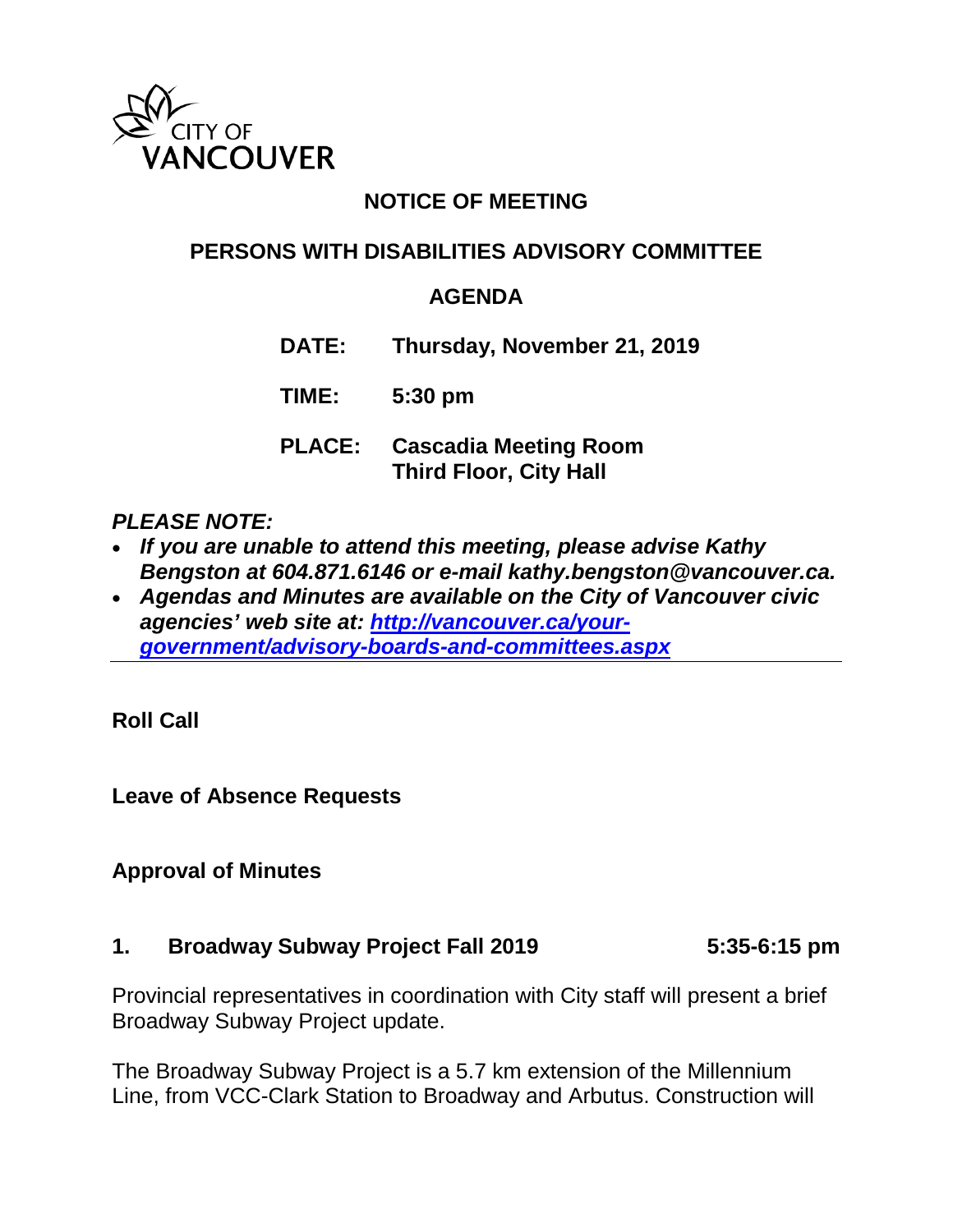begin in fall 2020, with the line in service in 2025. The project is funded and delivered by the Government of B.C., with contributions from the Government of Canada and the City of Vancouver.

You are also invited to learn more about the Broadway Subway Project by attending the community meetings taking place in the coming weeks. Please visit engage.gov.bc.ca/broadwaysubway, for more information about the community meetings in your neighbourhood. Additionally, the project's Community Office is now open at 1212 W. Broadway.

#### **2. Provincial Accessibility Act 6:15-6:40 pm**

Guillaume Dufresne, Director, Ministry of Social Development and Poverty Reduction, will provide a brief overview (via teleconference), of the framework under consideration for the BC Accessibility Act, and will seek feedback from the Committee.

#### **3. Accessibility Strategy Task Force Update 6:40-6:55 pm**

Staff to provide an update on the Accessibility Strategy Task Force.

#### **4. Ride Hailing 6:55-7:00 pm**

Transportation Subcommittee Chair to present a motion for the Committee's consideration.

# **5. Subcommittee Reports 7:00-7:10 pm** a. Accessible City b. Housing c. Social Inclusion d. Transportation **6. Reports form Liaison Members 7:10-7:20 pm**

Liaisons to provide relevant updates.